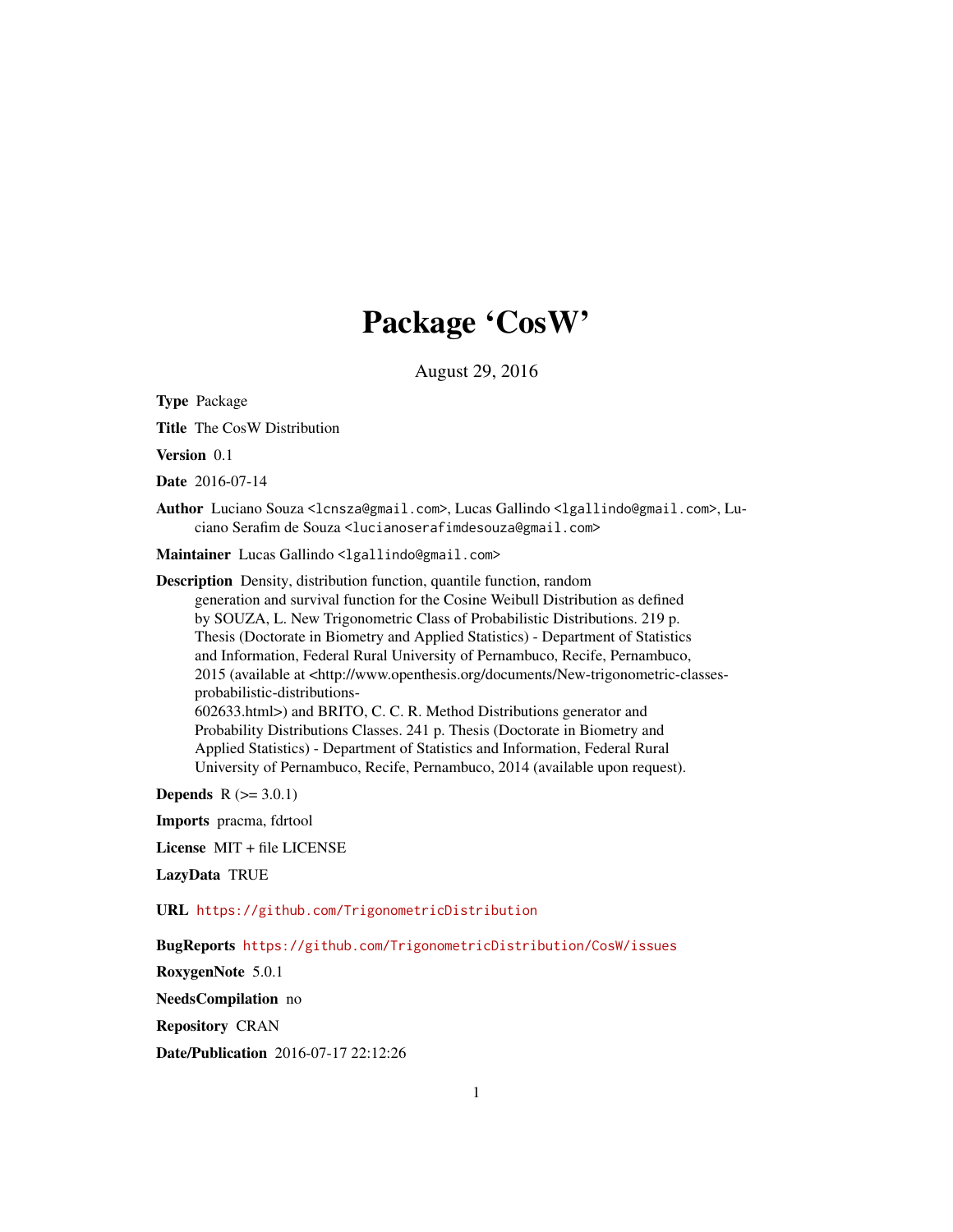## <span id="page-1-0"></span>R topics documented:

| Index |  |  |  |  |  |  |  |  |  |  |  |  |  |  |  |  |  |  |  |  |  |  |  |  |
|-------|--|--|--|--|--|--|--|--|--|--|--|--|--|--|--|--|--|--|--|--|--|--|--|--|
|       |  |  |  |  |  |  |  |  |  |  |  |  |  |  |  |  |  |  |  |  |  |  |  |  |
|       |  |  |  |  |  |  |  |  |  |  |  |  |  |  |  |  |  |  |  |  |  |  |  |  |
|       |  |  |  |  |  |  |  |  |  |  |  |  |  |  |  |  |  |  |  |  |  |  |  |  |
|       |  |  |  |  |  |  |  |  |  |  |  |  |  |  |  |  |  |  |  |  |  |  |  |  |
|       |  |  |  |  |  |  |  |  |  |  |  |  |  |  |  |  |  |  |  |  |  |  |  |  |
|       |  |  |  |  |  |  |  |  |  |  |  |  |  |  |  |  |  |  |  |  |  |  |  |  |

dcosw *The probability density function of the CosWeibull probability distribution.*

#### Description

The probability density function of the CosWeibull probability distribution.

#### Usage

dcosw(x, alpha, lambda)

#### Arguments

| X      | Vector of quantiles. |
|--------|----------------------|
| alpha  | Alpha parameter.     |
| lambda | Lambda parameter.    |

#### Value

A vector with n observations of the CosWeibull distribution.

#### Examples

```
dcosw(1,1,1)
dcosw(1,1.5,2)
```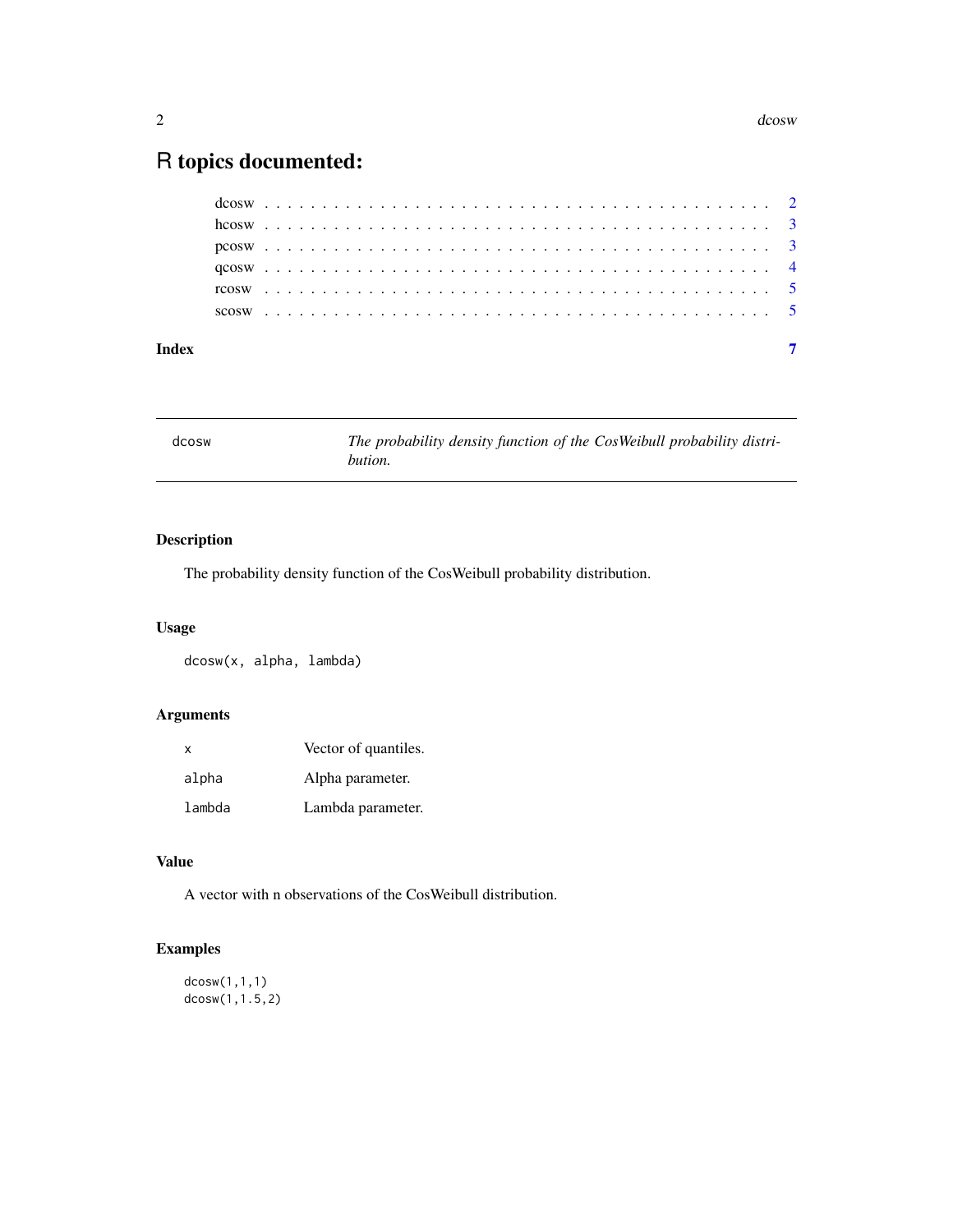<span id="page-2-0"></span>

#### Description

The hazard function of the CosWeibull probability distribution.

#### Usage

hcosw(x, alpha, lambda)

#### Arguments

| х      | Vector of quantiles |
|--------|---------------------|
| alpha  | Alpha parameter.    |
| lambda | Lambda parameter.   |

#### Value

A vector with n observations of the CosWeibull distribution.

#### Examples

hcosw(1,1.5,2) hcosw(1,2,0.5)

| pcosw | The cumulative density function of the CosWeibull probability distri- |
|-------|-----------------------------------------------------------------------|
|       | bution.                                                               |

#### Description

The cumulative density function of the CosWeibull probability distribution.

#### Usage

```
pcosw(q, alpha, lambda, lower = TRUE, log.p = FALSE)
```
#### Arguments

| a      | Vector of quantiles. |
|--------|----------------------|
| alpha  | Alpha parameter.     |
| lambda | Lambda parameter.    |
| lower  | Lower parameter.     |
| log.p  | Log.p parameter.     |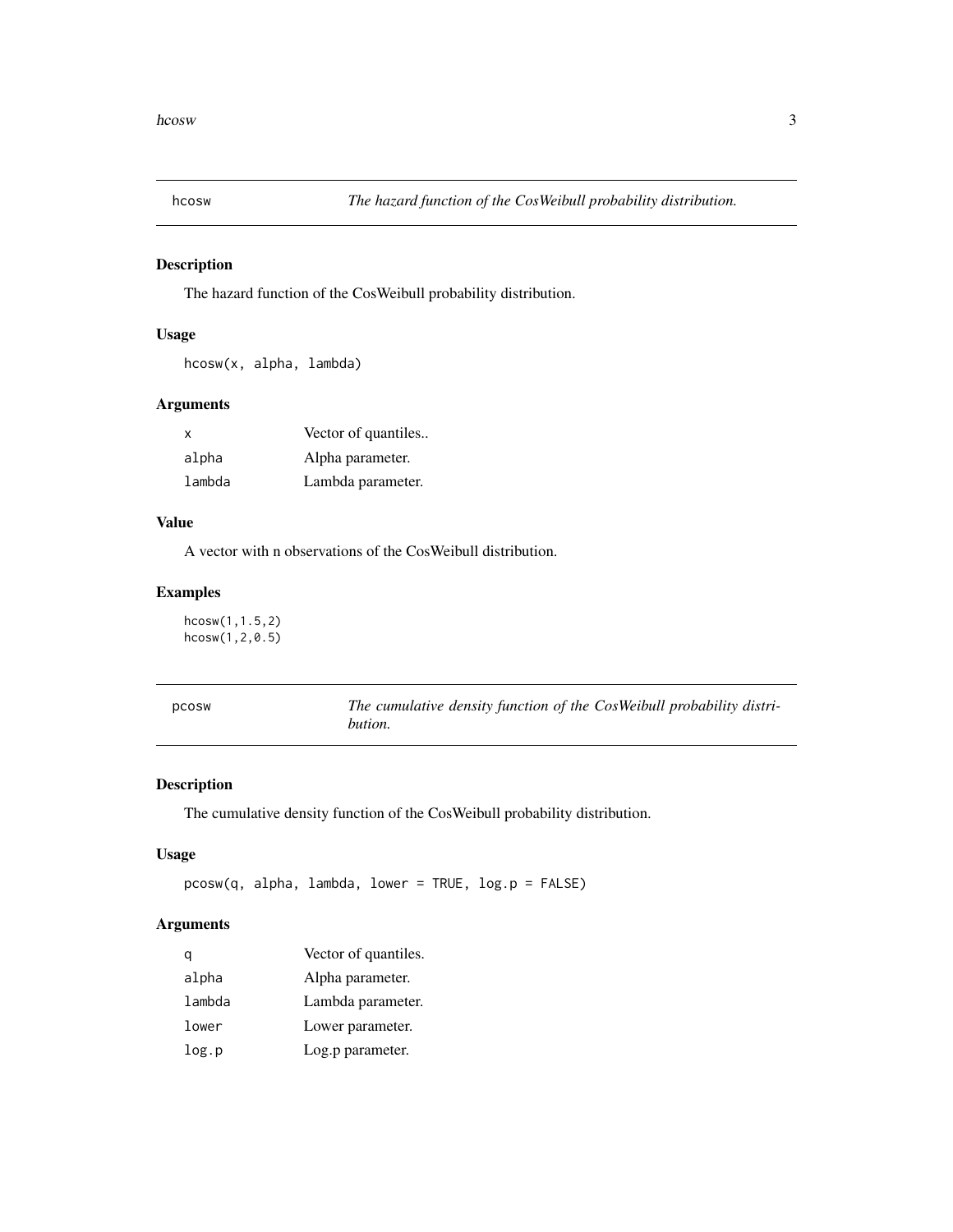#### <span id="page-3-0"></span>Value

A vector with n observations of the CosWeibull distribution.

#### Examples

 $pcosw(0.5, 1, 1, 1)$  and  $p = TRUE$ ,  $log.p = FALSE$  $pcosw(0.5, 1.5, 1, lower = TRUE, log.p = FALSE)$ 

qcosw *The quantile function of the CosWeibull probability distribution.*

#### Description

The quantile function of the CosWeibull probability distribution.

#### Usage

 $qcosw(p, alpha = 1, lambda, lower = TRUE, log.p = FALSE)$ 

#### Arguments

| р      | Vector of probabilities. |
|--------|--------------------------|
| alpha  | Alpha parameter.         |
| lambda | Lambda parameter.        |
| lower  | Lower parameter.         |
| log.p  | Log.p parameter.         |

#### Value

A vector with n observations of the CosWeibull distribution.

#### Examples

qcosw(1, 1, 1, TRUE, FALSE) qcosw(1, 1, 0.1, TRUE, FALSE)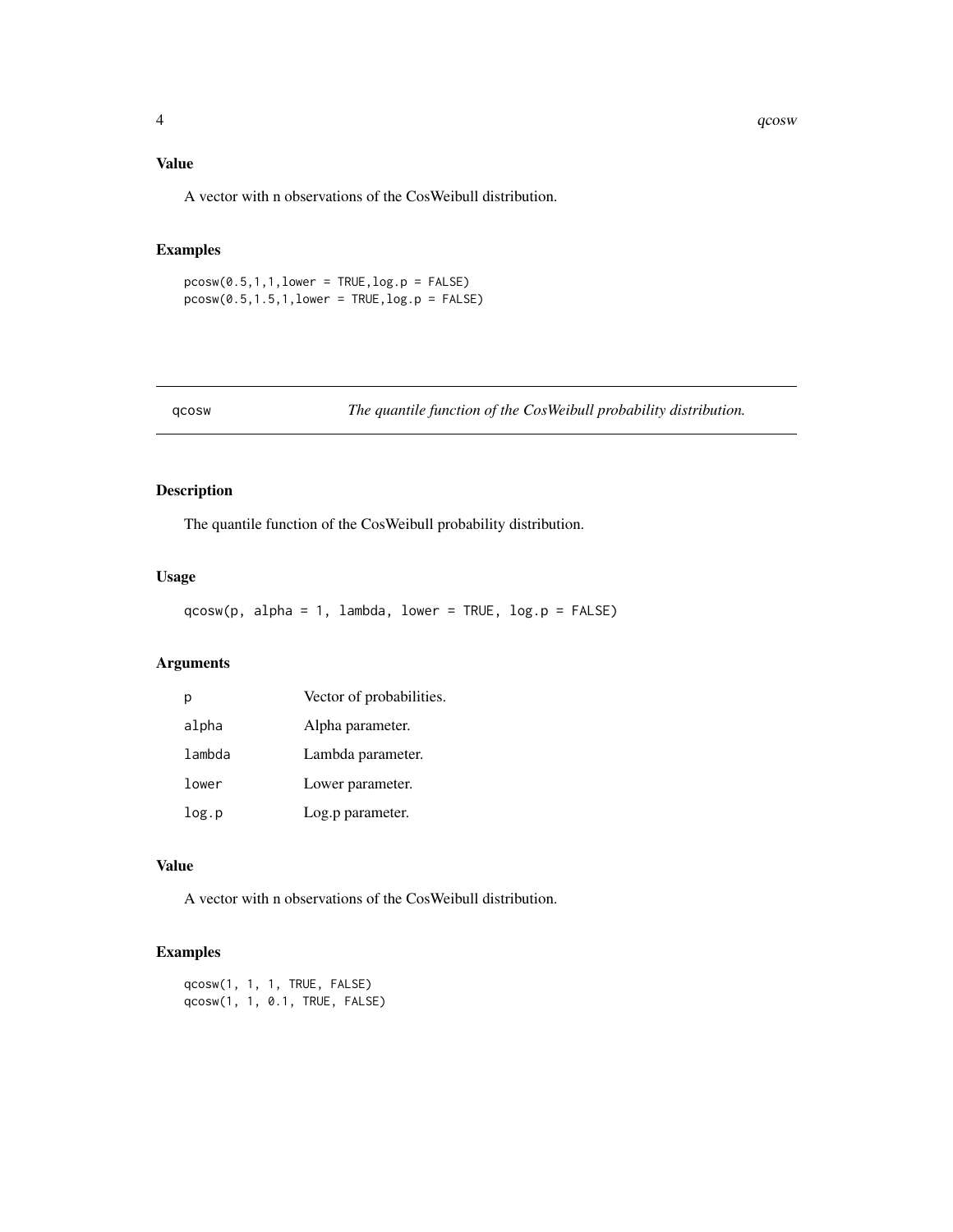<span id="page-4-0"></span>

#### Description

Generates random deviates from a CosWeibull probability distribution.

#### Usage

rcosw(n, alpha, lambda)

#### Arguments

| n      | Number of observations to be generated. |
|--------|-----------------------------------------|
| alpha  | Alpha parameter.                        |
| lambda | Lambda parameter.                       |

#### Value

A vector with n observations of the CosWeibull distribution.

#### Examples

```
rcosw(1000,1,1)
rcosw(1000,1,0.1)
```
scosw *The survival function of the CosWeibull probability distribution.*

#### Description

The survival function of the CosWeibull probability distribution.

#### Usage

scosw(x, alpha, lambda)

#### Arguments

| x      | Vector of quantiles |
|--------|---------------------|
| alpha  | Alpha parameter.    |
| lambda | Lambda parameter.   |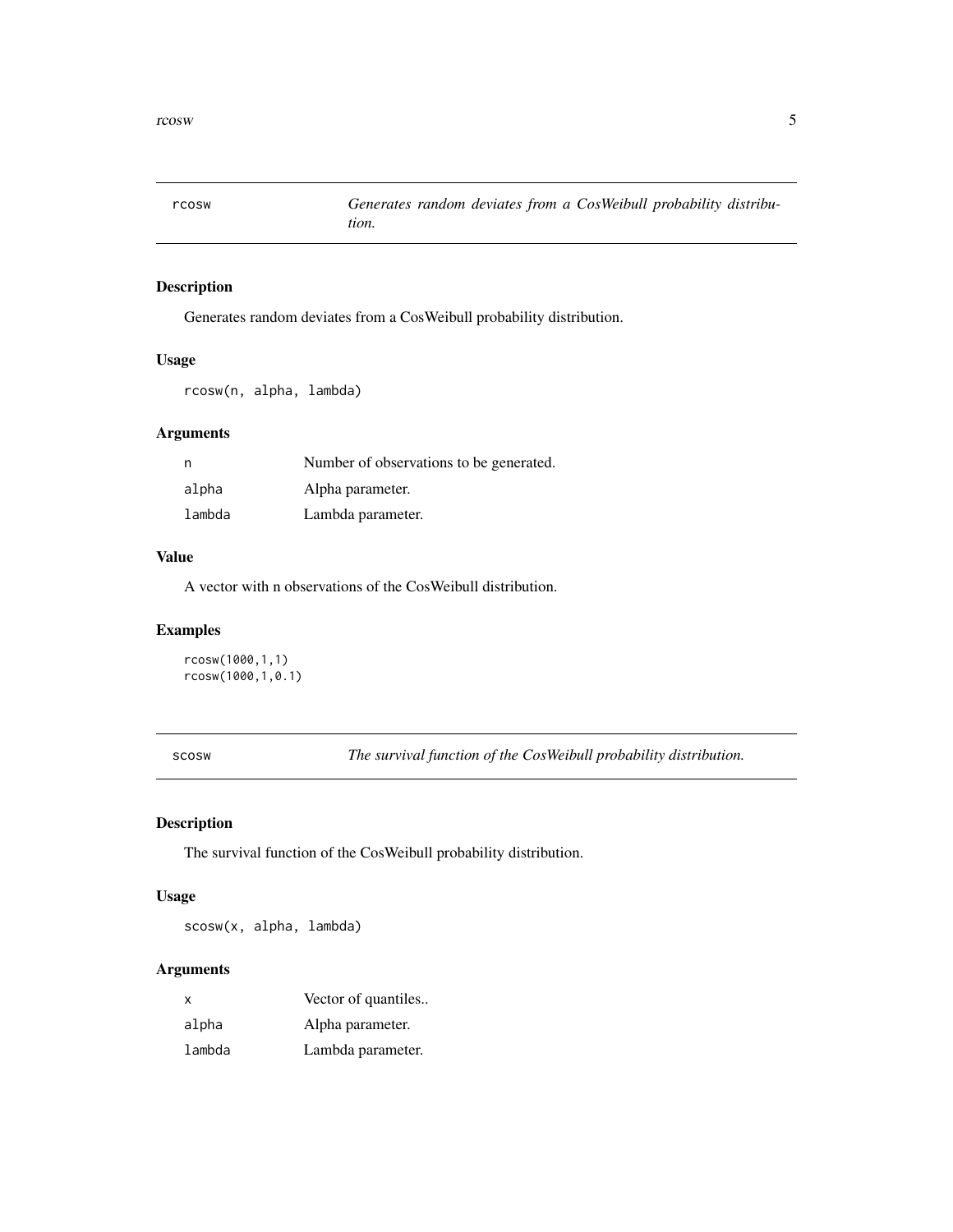6 scosw scosw scosw scosw scosw scosw scosw scosw scosw scosw scosw scosw scosw scosw scosw scosw scosw scosw

#### Value

A vector with n observations of the CosWeibull distribution.

### Examples

hcosw(1,1,1) hcosw(1,1.5,2)